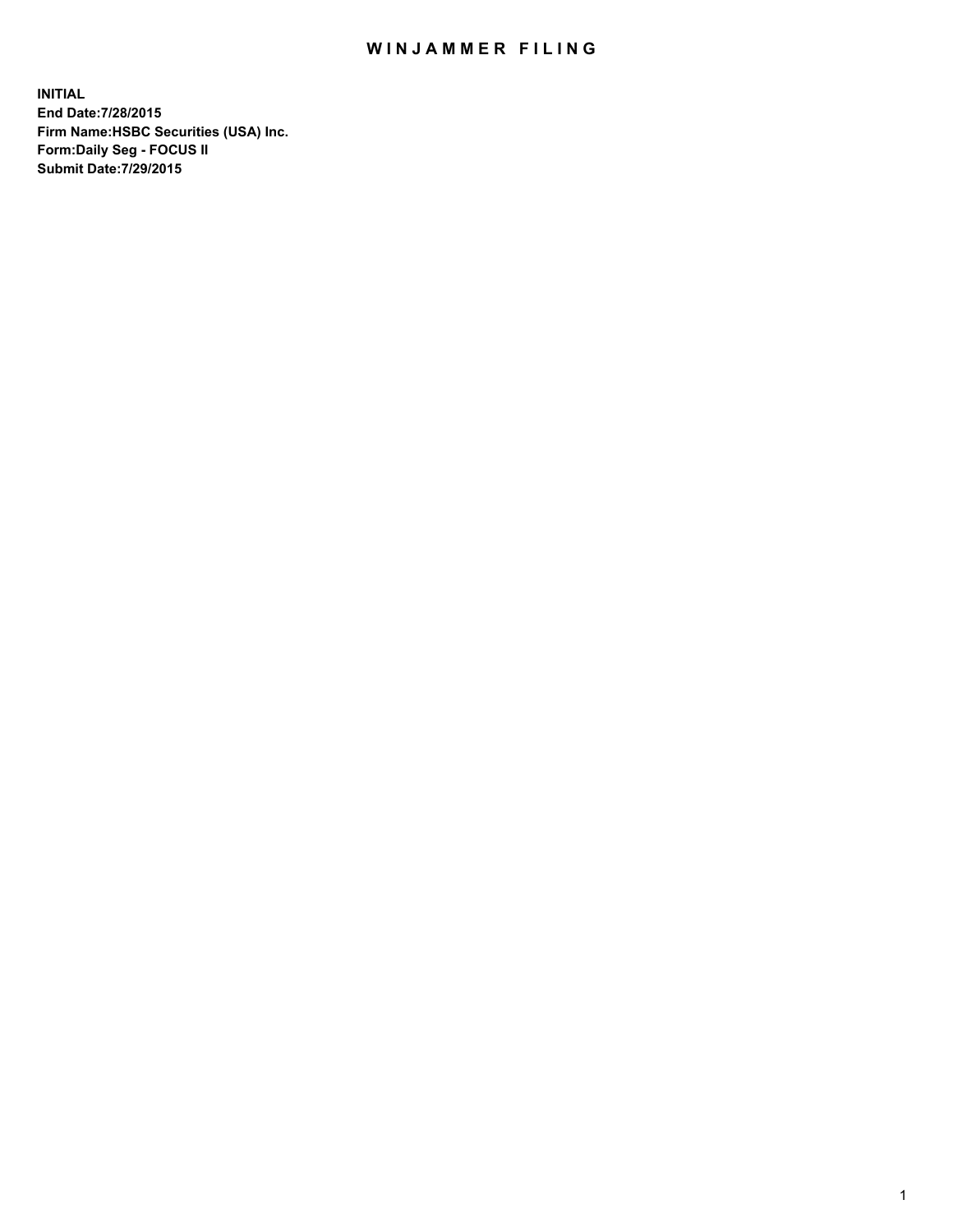## **INITIAL End Date:7/28/2015 Firm Name:HSBC Securities (USA) Inc. Form:Daily Seg - FOCUS II Submit Date:7/29/2015 Daily Segregation - Cover Page**

| Name of Company<br><b>Contact Name</b><br><b>Contact Phone Number</b><br><b>Contact Email Address</b>                                                                                                                                                                                                                         | <b>HSBC Securities (USA) Inc.</b><br><b>Steven Richardson</b><br>212-525-6445<br>steven.richardson@us.hsbc.com |
|-------------------------------------------------------------------------------------------------------------------------------------------------------------------------------------------------------------------------------------------------------------------------------------------------------------------------------|----------------------------------------------------------------------------------------------------------------|
| FCM's Customer Segregated Funds Residual Interest Target (choose one):<br>a. Minimum dollar amount: ; or<br>b. Minimum percentage of customer segregated funds required:%; or<br>c. Dollar amount range between: and; or<br>d. Percentage range of customer segregated funds required between:% and%.                         | 50,000,000<br>00<br>0 <sub>0</sub>                                                                             |
| FCM's Customer Secured Amount Funds Residual Interest Target (choose one):<br>a. Minimum dollar amount: ; or<br>b. Minimum percentage of customer secured funds required:%; or<br>c. Dollar amount range between: and; or<br>d. Percentage range of customer secured funds required between:% and%.                           | 10,000,000<br>0 <sub>0</sub><br>00                                                                             |
| FCM's Cleared Swaps Customer Collateral Residual Interest Target (choose one):<br>a. Minimum dollar amount: ; or<br>b. Minimum percentage of cleared swaps customer collateral required:%; or<br>c. Dollar amount range between: and; or<br>d. Percentage range of cleared swaps customer collateral required between:% and%. | 70,000,000<br><u>00</u><br><u>00</u>                                                                           |

Attach supporting documents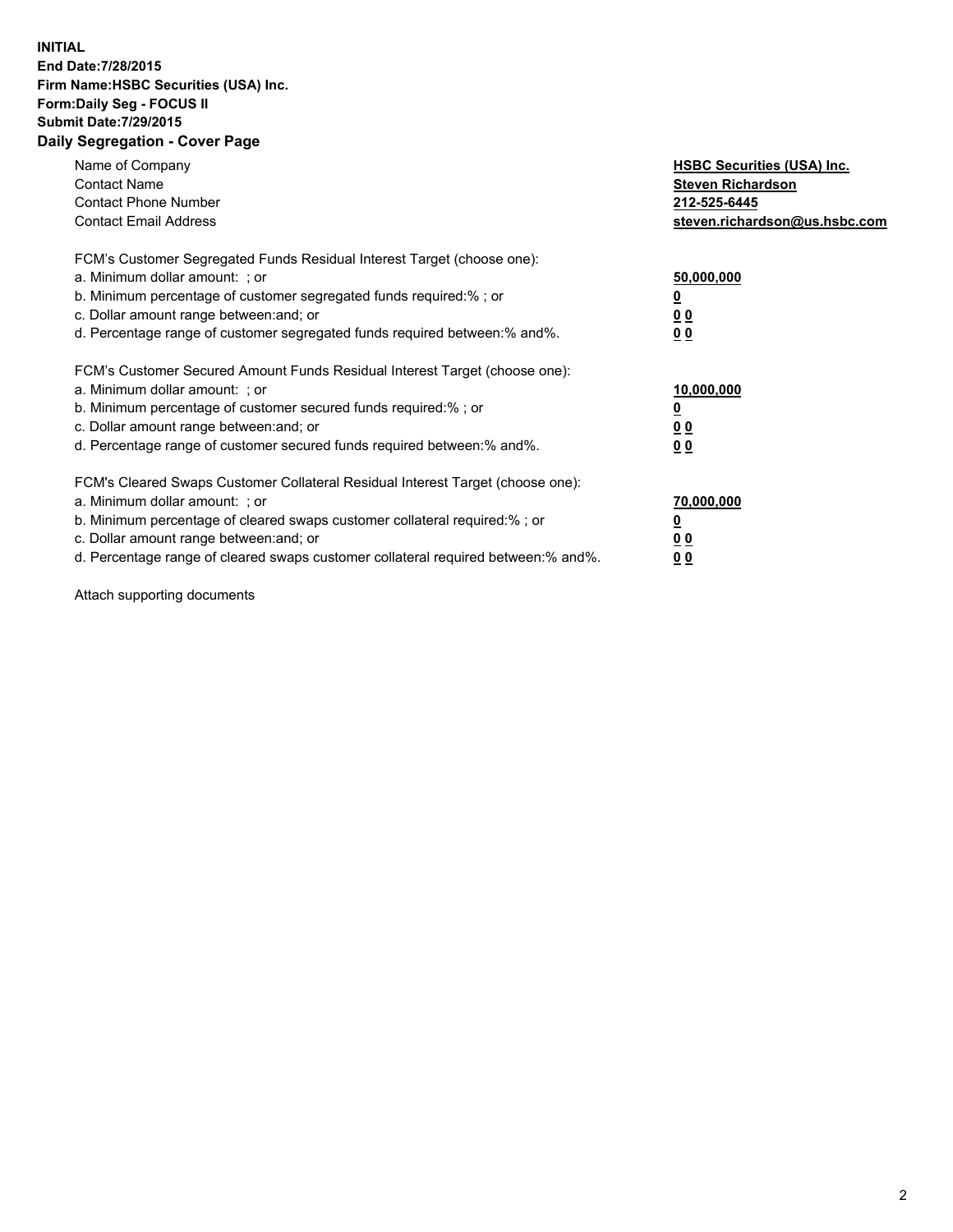**INITIAL End Date:7/28/2015 Firm Name:HSBC Securities (USA) Inc. Form:Daily Seg - FOCUS II Submit Date:7/29/2015 Daily Segregation - Secured Amounts**

|     | Dany Segregation - Secured Announts                                                         |                               |
|-----|---------------------------------------------------------------------------------------------|-------------------------------|
|     | Foreign Futures and Foreign Options Secured Amounts                                         |                               |
|     | Amount required to be set aside pursuant to law, rule or regulation of a foreign            | $0$ [7305]                    |
|     | government or a rule of a self-regulatory organization authorized thereunder                |                               |
| 1.  | Net ledger balance - Foreign Futures and Foreign Option Trading - All Customers             |                               |
|     | A. Cash                                                                                     | 58,422,020 [7315]             |
|     | B. Securities (at market)                                                                   | 39,721,701 [7317]             |
| 2.  | Net unrealized profit (loss) in open futures contracts traded on a foreign board of trade   | -1,414,673 <sup>[7325]</sup>  |
| 3.  | Exchange traded options                                                                     |                               |
|     | a. Market value of open option contracts purchased on a foreign board of trade              | $0$ [7335]                    |
|     | b. Market value of open contracts granted (sold) on a foreign board of trade                | $0$ [7337]                    |
| 4.  | Net equity (deficit) (add lines 1.2. and 3.)                                                | 96,729,048 [7345]             |
| 5.  | Account liquidating to a deficit and account with a debit balances - gross amount           | 283,706 [7351]                |
|     | Less: amount offset by customer owned securities                                            | -188,431 [7352] 95,275 [7354] |
| 6.  | Amount required to be set aside as the secured amount - Net Liquidating Equity              | 96,824,323 [7355]             |
|     | Method (add lines 4 and 5)                                                                  |                               |
| 7.  | Greater of amount required to be set aside pursuant to foreign jurisdiction (above) or line | 96,824,323 [7360]             |
|     | 6.                                                                                          |                               |
|     | FUNDS DEPOSITED IN SEPARATE REGULATION 30.7 ACCOUNTS                                        |                               |
| 1.  | Cash in banks                                                                               |                               |
|     | A. Banks located in the United States                                                       | 27,594,421 [7500]             |
|     | B. Other banks qualified under Regulation 30.7                                              | 0 [7520] 27,594,421 [7530]    |
| 2.  | Securities                                                                                  |                               |
|     | A. In safekeeping with banks located in the United States                                   | 39,721,701 [7540]             |
|     | B. In safekeeping with other banks qualified under Regulation 30.7                          | 0 [7560] 39,721,701 [7570]    |
| 3.  | Equities with registered futures commission merchants                                       |                               |
|     | A. Cash                                                                                     | $0$ [7580]                    |
|     | <b>B.</b> Securities                                                                        | $0$ [7590]                    |
|     | C. Unrealized gain (loss) on open futures contracts                                         | $0$ [7600]                    |
|     | D. Value of long option contracts                                                           | $0$ [7610]                    |
|     | E. Value of short option contracts                                                          | 0 [7615] 0 [7620]             |
| 4.  | Amounts held by clearing organizations of foreign boards of trade                           |                               |
|     | A. Cash                                                                                     | $0$ [7640]                    |
|     | <b>B.</b> Securities                                                                        | $0$ [7650]                    |
|     | C. Amount due to (from) clearing organization - daily variation                             | $0$ [7660]                    |
|     | D. Value of long option contracts                                                           | $0$ [7670]                    |
|     | E. Value of short option contracts                                                          | 0 [7675] 0 [7680]             |
| 5.  | Amounts held by members of foreign boards of trade                                          |                               |
|     | A. Cash                                                                                     | 70,772,676 [7700]             |
|     | <b>B.</b> Securities                                                                        | $0$ [7710]                    |
|     | C. Unrealized gain (loss) on open futures contracts                                         | $-1,414,673$ [7720]           |
|     | D. Value of long option contracts                                                           | $0$ [7730]                    |
|     | E. Value of short option contracts                                                          | 0 [7735] 69,358,003 [7740]    |
| 6.  | Amounts with other depositories designated by a foreign board of trade                      | 0 [7760]                      |
| 7.  | Segregated funds on hand                                                                    | $0$ [7765]                    |
| 8.  | Total funds in separate section 30.7 accounts                                               | 136,674,125 [7770]            |
| 9.  | Excess (deficiency) Set Aside for Secured Amount (subtract line 7 Secured Statement         | 39,849,802 [7380]             |
|     | Page 1 from Line 8)                                                                         |                               |
| 10. | Management Target Amount for Excess funds in separate section 30.7 accounts                 | 10,000,000 [7780]             |
| 11. | Excess (deficiency) funds in separate 30.7 accounts over (under) Management Target          | 29,849,802 [7785]             |
|     |                                                                                             |                               |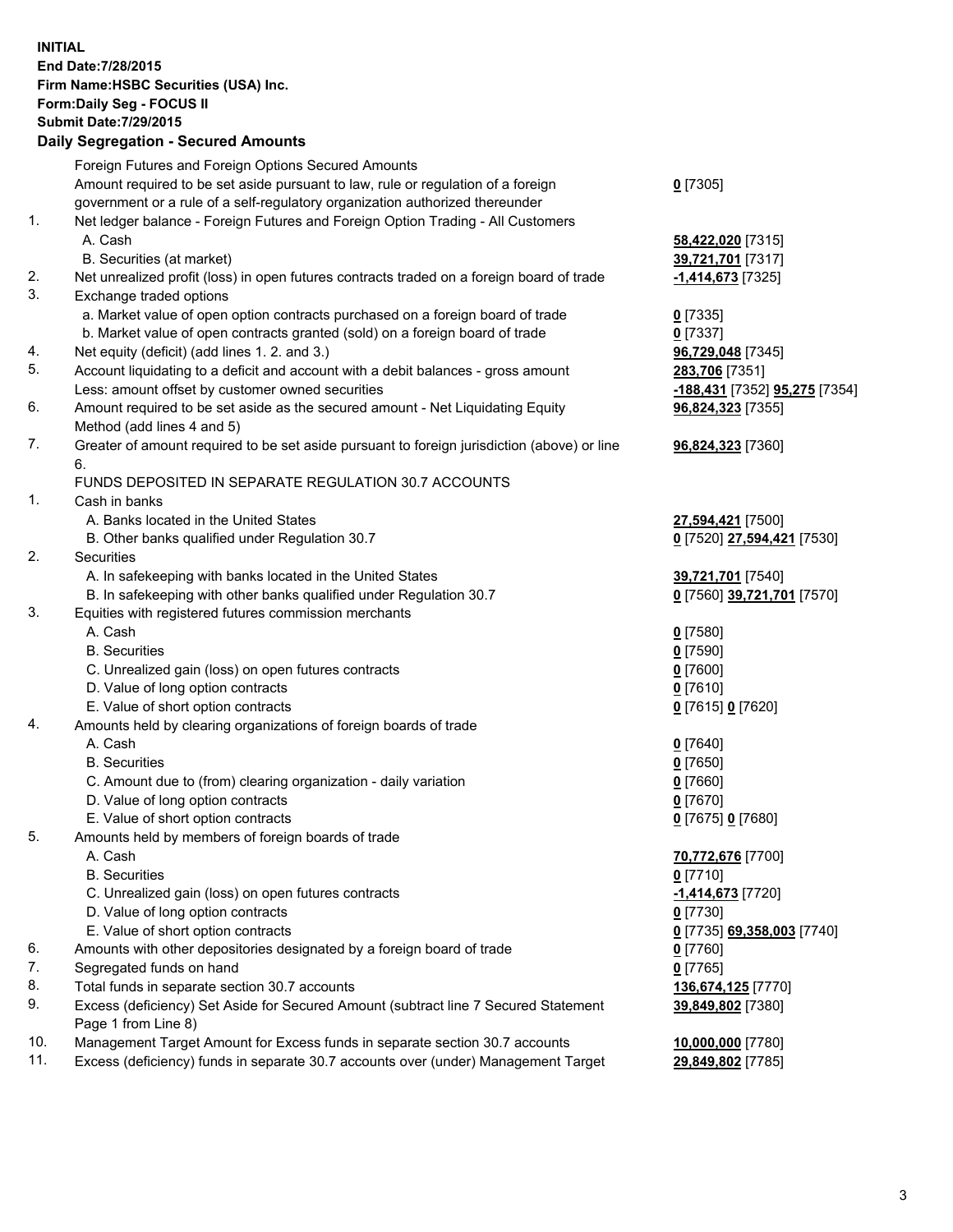| <b>INITIAL</b>                            | End Date: 7/28/2015                                                                            |                                  |  |  |  |
|-------------------------------------------|------------------------------------------------------------------------------------------------|----------------------------------|--|--|--|
|                                           | Firm Name: HSBC Securities (USA) Inc.                                                          |                                  |  |  |  |
| Form: Daily Seg - FOCUS II                |                                                                                                |                                  |  |  |  |
|                                           | <b>Submit Date: 7/29/2015</b>                                                                  |                                  |  |  |  |
| Daily Segregation - Segregation Statement |                                                                                                |                                  |  |  |  |
|                                           | SEGREGATION REQUIREMENTS(Section 4d(2) of the CEAct)                                           |                                  |  |  |  |
| 1.                                        | Net ledger balance                                                                             |                                  |  |  |  |
|                                           | A. Cash                                                                                        | 299,215,701 [7010]               |  |  |  |
|                                           | B. Securities (at market)                                                                      | 728,036,612 [7020]               |  |  |  |
| 2.                                        | Net unrealized profit (loss) in open futures contracts traded on a contract market             | 88,086,662 [7030]                |  |  |  |
| 3.                                        | Exchange traded options                                                                        |                                  |  |  |  |
|                                           | A. Add market value of open option contracts purchased on a contract market                    | 119,307,237 [7032]               |  |  |  |
|                                           | B. Deduct market value of open option contracts granted (sold) on a contract market            | -5,993,747 [7033]                |  |  |  |
| 4.                                        | Net equity (deficit) (add lines 1, 2 and 3)                                                    | 1,228,652,465 [7040]             |  |  |  |
| 5.                                        | Accounts liquidating to a deficit and accounts with                                            |                                  |  |  |  |
|                                           | debit balances - gross amount                                                                  | 5,050,468 [7045]                 |  |  |  |
|                                           | Less: amount offset by customer securities                                                     | -4,831,361 [7047] 219,107 [7050] |  |  |  |
| 6.                                        | Amount required to be segregated (add lines 4 and 5)                                           | 1,228,871,572 [7060]             |  |  |  |
|                                           | FUNDS IN SEGREGATED ACCOUNTS                                                                   |                                  |  |  |  |
| 7.                                        | Deposited in segregated funds bank accounts                                                    |                                  |  |  |  |
|                                           | A. Cash                                                                                        | 190,139,413 [7070]               |  |  |  |
|                                           | B. Securities representing investments of customers' funds (at market)                         | $0$ [7080]                       |  |  |  |
|                                           | C. Securities held for particular customers or option customers in lieu of cash (at            | 133,690,589 [7090]               |  |  |  |
|                                           | market)                                                                                        |                                  |  |  |  |
| 8.                                        | Margins on deposit with derivatives clearing organizations of contract markets                 |                                  |  |  |  |
|                                           | A. Cash                                                                                        | 27,367,774 [7100]                |  |  |  |
|                                           | B. Securities representing investments of customers' funds (at market)                         | 149,610,000 [7110]               |  |  |  |
|                                           | C. Securities held for particular customers or option customers in lieu of cash (at            | 594,346,023 [7120]               |  |  |  |
|                                           | market)                                                                                        |                                  |  |  |  |
| 9.                                        | Net settlement from (to) derivatives clearing organizations of contract markets                | 47,245,743 [7130]                |  |  |  |
| 10.                                       | Exchange traded options                                                                        |                                  |  |  |  |
|                                           | A. Value of open long option contracts                                                         | 119,307,237 [7132]               |  |  |  |
|                                           | B. Value of open short option contracts                                                        | $-5,993,747$ [7133]              |  |  |  |
| 11.                                       | Net equities with other FCMs                                                                   |                                  |  |  |  |
|                                           | A. Net liquidating equity                                                                      | 69,735,258 [7140]                |  |  |  |
|                                           | B. Securities representing investments of customers' funds (at market)                         | 0 [7160]                         |  |  |  |
|                                           | C. Securities held for particular customers or option customers in lieu of cash (at<br>market) | $0$ [7170]                       |  |  |  |
| 12.                                       | Segregated funds on hand                                                                       | $0$ [7150]                       |  |  |  |
| 13.                                       | Total amount in segregation (add lines 7 through 12)                                           | 1,325,448,290 [7180]             |  |  |  |
| 14.                                       | Excess (deficiency) funds in segregation (subtract line 6 from line 13)                        | 96,576,718 [7190]                |  |  |  |
| 15.                                       | Management Target Amount for Excess funds in segregation                                       | 50,000,000 [7194]                |  |  |  |
| 16.                                       | Excess (deficiency) funds in segregation over (under) Management Target Amount                 | 46,576,718 [7198]                |  |  |  |

16. Excess (deficiency) funds in segregation over (under) Management Target Amount Excess